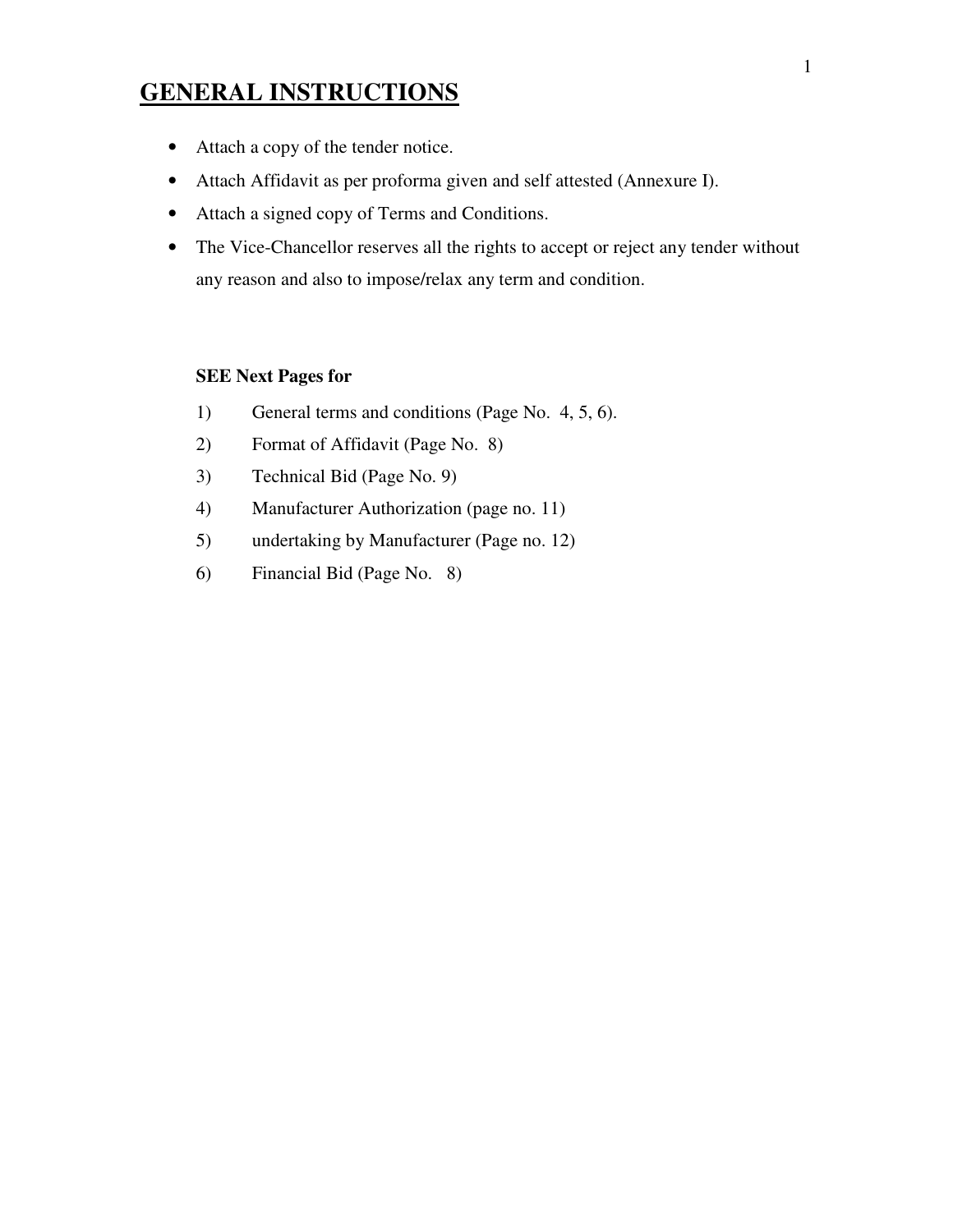

# **Tender Fee:** *Rs.1000/-* **Baba Farid University of Health Sciences**

Sadiq Road, Faridkot– 151203 (Pb.) Phone: 01639-256232, 256236 Fax: 01639-256234 Website: www.bfuhs.ac.in \_\_\_\_\_\_\_\_\_\_\_\_\_\_\_\_\_\_\_\_\_\_\_\_\_\_\_\_\_\_\_\_\_\_\_\_\_\_\_\_\_\_\_\_\_\_\_\_\_\_\_\_\_\_\_\_\_\_\_\_e-mail: upfdbfuhs@gmail.com

# **Tender Form**

**(Tender enquiry no. equipment for COVID-19 testing lab/2020)** 

| Name of the Firm |  |
|------------------|--|
| Address          |  |
|                  |  |
|                  |  |
|                  |  |

| Earnest Money    | : Rs.10000/- in the form of Demand Draft in Favour of                   |  |
|------------------|-------------------------------------------------------------------------|--|
|                  | "Registrar, Baba Farid University of Health Sciences, Faridkot"         |  |
|                  | payable at "Faridkot".                                                  |  |
|                  | Tender Fee   : Rs.1000/- should be enclosed with the tender in shape of |  |
| (Not Refundable) | Demand Draft in favour of Registrar, Baba Farid University of           |  |
|                  | Health Sciences, Faridkot or can be deposited in the University         |  |
|                  | cash counter.                                                           |  |

\* Errors and omissions, if any, shall subject to rectification by the University.

## **supply and Installation of Equipments for COVID-19 testing labs (COVID-LAB) at various Institutes/places situated in Punjab on behalf of Govt. of Punjab**

## **LIST OF EQUIPMENTS**

| <b>Sr. no.</b> | <b>Name of Equipment</b>                           |
|----------------|----------------------------------------------------|
|                | Vertical Autoclaves High Pressure steam sterilizer |
|                | UV sterilizer unit for room sterilization          |

• The quantity may increase /decrease as per requirement.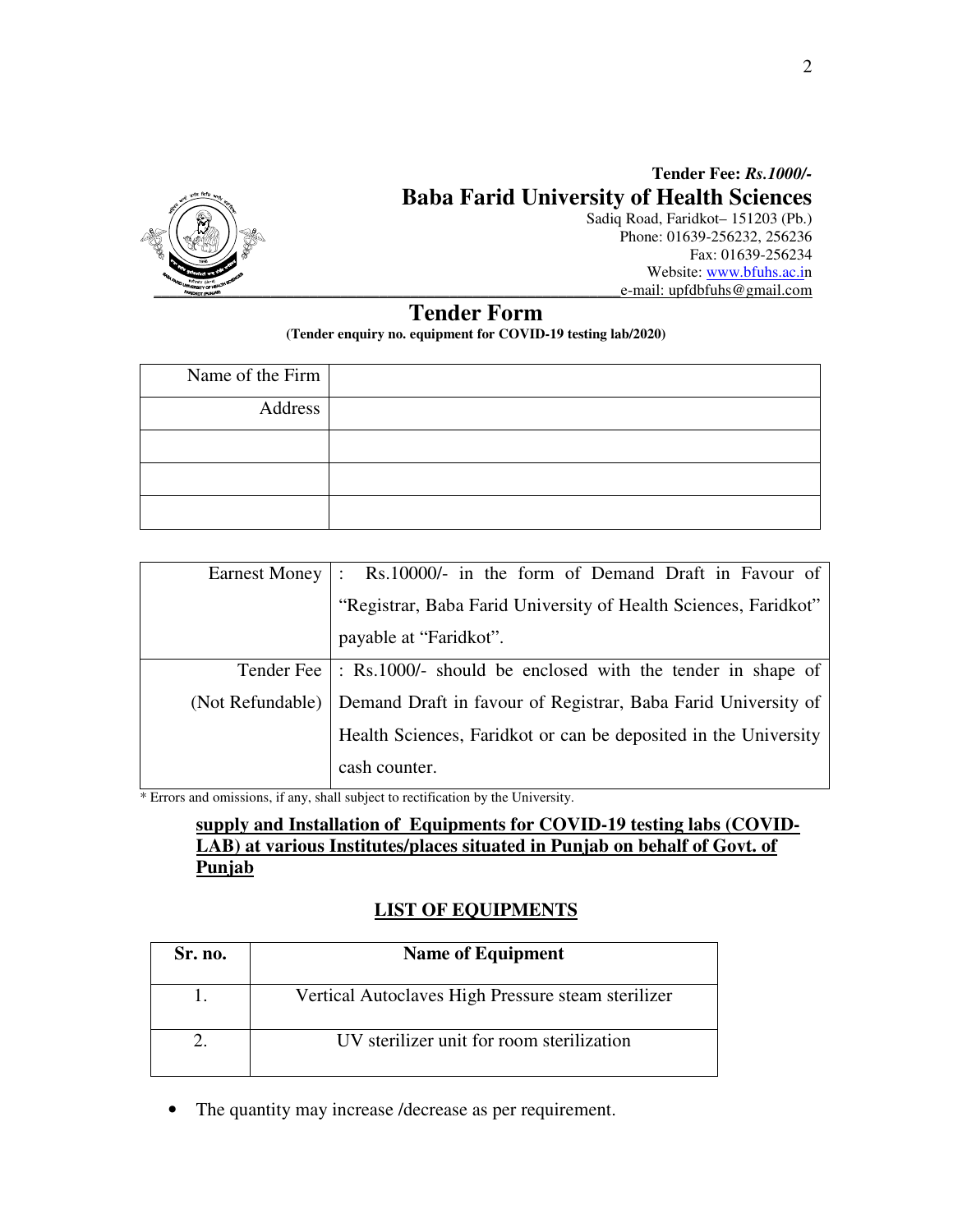#### **Quote Specifications**

#### **1. Vertical Autoclave High Pressure Steam Sterilizer**

1. System should be microprocessor based vertical autoclave.

2. Chamber Volume:125-150 litres.

3. The chamber should be made of SS316.

4. It should be provided with SS304 Basket (2 nos.)

5. The system should support the sterilization of biological materials at i.) 121°C at 15

psi for 60 mins.; ii.) 135°C at 31psi for 45 mins.

6. Digital display at front panel with following parameters:-

a. Chamber temperature.

b. Cycle no.

c. Time and date

d. Alarm indicator

e. Low water indicator

7. Safety alarm at excess of temperature and pressure.

8. The system should be ASME certified.

9. At site inspection prior to tender is required by the vendor for any

Civil/Plumbing/Electrical/other work required for the installation of the equipment and shall be the responsibility of the supplier.

10. Instrument should be provided with service manual/circuit diagram.

11. The supplier should provide the compliance statement clearly signed and stamped.

12. The system should be provided with 5 years warranty after installation. Warranty should include the heating element.

13. The system should be quoted with 5 years CMC after date of expiry of warranty

period. It should include the autoclave system with heating element.

14. Service manual should be provided.

15. Good quality reputed voltage stabilizer (ISO certified) to be supplied with autoclave.

16. The company should be with strong service back-up.

#### **2. UV Sterilizer Unit for room sterilization**

1. UV light of 55w with better sterilization effect at 254 nm wavelength

2. The emits light should spin covering the wall, air and surfaces of the room

3. No chemicals and ozone free

4. With time setting and 1 minute delay start, if possible with powerful remote control

5. No installation required

6. With good built quality

7. Portable in nature means easily move from one location to another

8. Certification, if any.

### **Note : Instruments/equipments should be of reputed Brand and certificate(s) in standard of quality must be attached.**

Item wise Guarantee / Warranty must be mentioned on firm' s letter head in Technical Bid The bidder must mention regarding tentative delivery time of Equipments.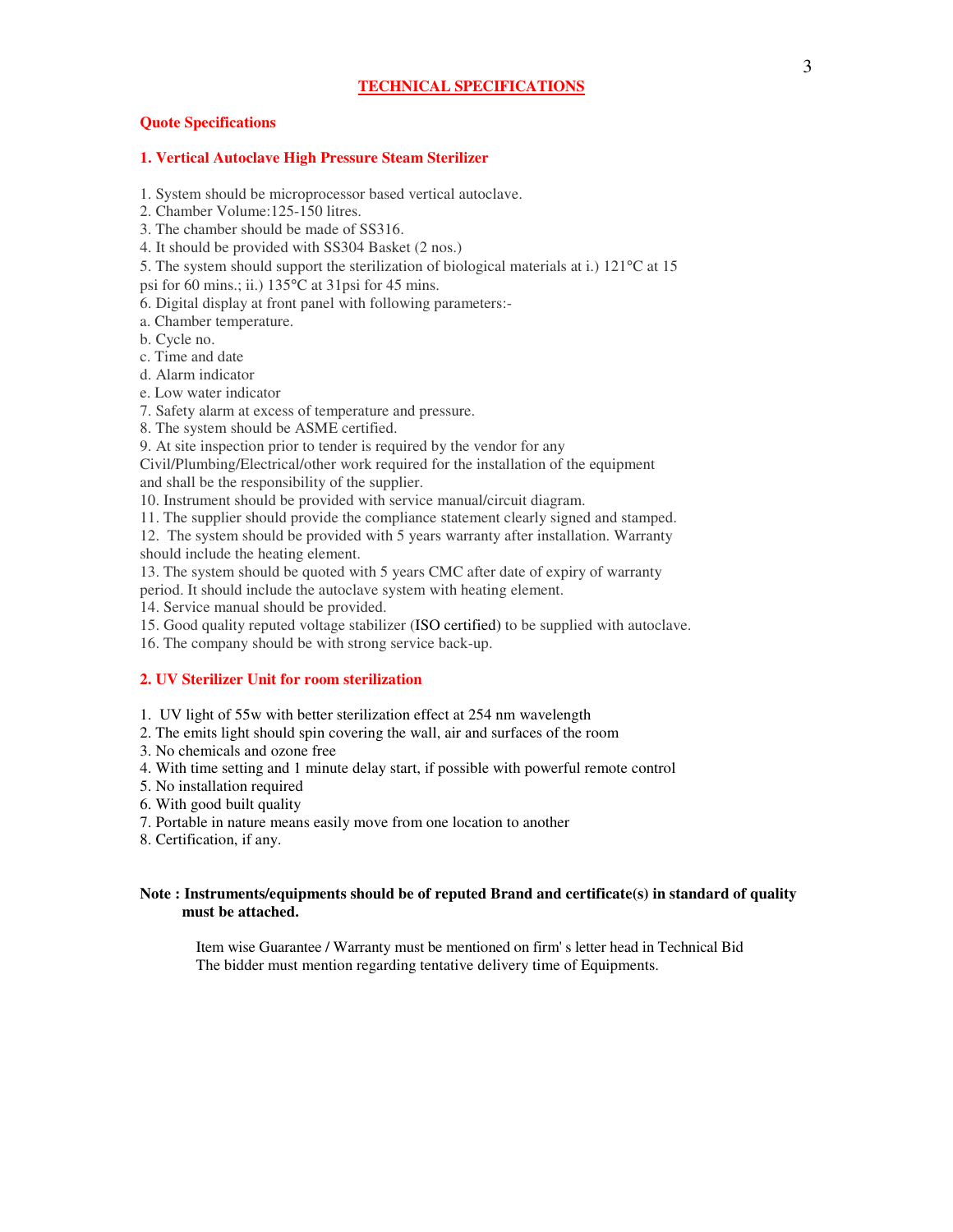## **Terms and Conditions are as follows:-**

Interested parties may please enclose brochures with complete specifications of models reflecting minimum price therefore. The inspection committee shall scrutinize these offers and select appliance most appropriate to requirement of university and its constituted colleges. Keeping in view the quality of product and pricing as well as reputation for service and maintenance as essential parameters:-

- 1. The Tender form *along with copy of Tender Notice, Terms & Conditions and requisite certificate(s) indicated in the Terms & Conditions may be downloaded from University website (www.bfuhs.ac.in)*, in the sealed envelope, should reach in the office of **The Registrar, Baba Farid University of Health Sciences, Faridkot** *done as per clause 8* on or before **upto 18.06.2020 by 1:00 PM and to be opened** on the same day at 2.30 PM.
- 2. Tenders should be sealed with cello tape/sealing wax. Unsealed tenders will not be entertained and such tenders will be ignored straightway.
- 3. The tender form must be accompanied with Tender fee of Rs.1000/- per tender in the shape of demand draft in favour of "**The Registrar, Baba Farid University of Health Sciences, Faridkot**" payable at Faridkot or can be deposited in the university cash counter.
- 4. The tender(s) should be accompanied by earnest money (Rs.10000/-) in the shape of Demand Draft of any scheduled bank in favour of Registrar, Baba Farid University of Health Sciences, Faridkot payable at Faridkot.
- 5. Tender without the earnest money will not be entertained.
- 6. Tenders forms shall be type written.
- 7. Rates should be quote against each item and in same order as per given Annexures only.
- 8. **SUBMISSION OF TENDERS : The Technical and Financial bids should be sealed in separate sealed envelopes with Tender Enquiry No., Type of bid, Due date and Bidder name clearly marked on them as under:**
	- **A. ENVELOPE NO. I (TECHNICAL BID)**

This envelope should contain Tender form along with a copy of Tender notice, Tender fee, draft, EMD amount draft and Technical bid (as per **Annexure –II)** along with certificates regarding proprietorship /ownership of the firm.

- **B. ENVELOPE NO. II (FINANCIAL BID)**  This envelope should contain only Financial bid(**Annexure-V)**.
- **C. ENVELOPE NO. III addressed to "The Registrar, Baba Farid University of Health Sciences, Faridkot"**

This envelope should contain sealed Envelope-I, II. The words "**Tender for Tender for supply and Installation of Equipments for COVID-19 testing labs (COVID-LAB) at various Institutes/places situated in Punjab on behalf of Govt. of Punjab**" should be written on the top of sealed envelope

9. **The rates quoted should be F.O.R. destination Store section, BFUHS, Faridkot and should also include packing and forwarding charges, taxes, installation charges and other levies (as applicable), if any, be mentioned separately in the quotation. But rates should be consolidated** *after including various taxes etc., if any,* **should be mentioned in the financial bid.**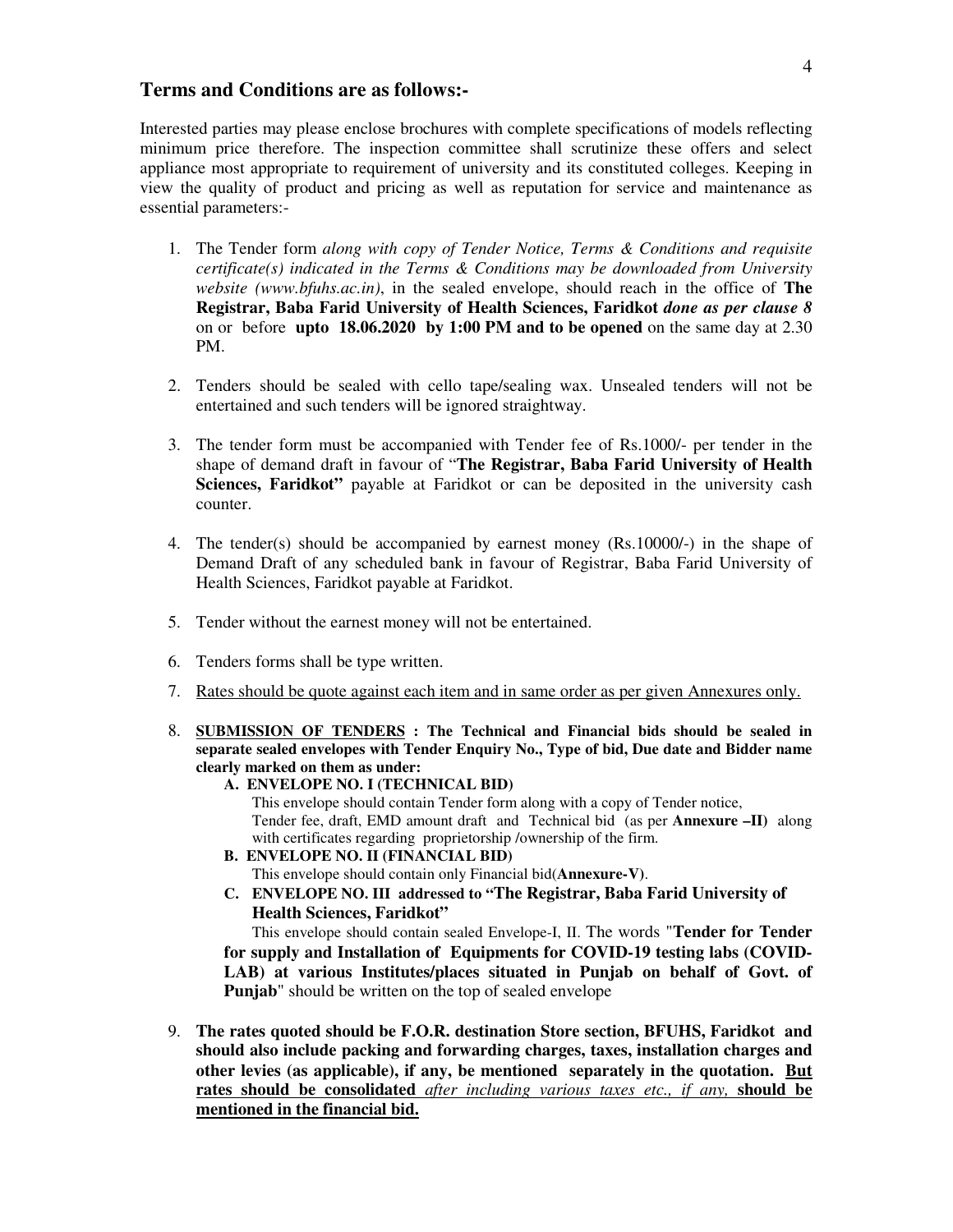- 10. In-complete or conditional offers incorporating price variation will not be entertained.
- 11. Tenderer should indicate their sale-tax, Pan no., GST No. registration No. in their offers.
- 12. Only Manufacturer/ Authorized dealer (supplier) should quote the rates.
- 13. Any tender, which is not in the proper form or received late will not be entertained.
- 14. The office shall not bear any responsibility for any postal delay.
- 15. Tender should not quote their own mode of payment otherwise their offer is liable to be ignored.
- 16. The University reserves the right to cancel the tender without assigning any reason.

## 17. **The tenderer(s) shall give a certificate, certifying that his/their concern has not been blacklisted.**

- 18. The tenderer(s) should properly append initials on the all corrections "if any" in his/their tender.
- 19. The tenderer must sign on all the pages of the tender.
- 20. The material must be supplied within 10 days, this condition must be abide in technical bid otherwise the firm will be technically disqualified.
- 21. If the supply is not made within 10 days then the Supply Order stands cancelled & security/earnest money will be forfeited.
- 22. **Price of CMC should be quoted in the financial bid & it will be optional for institute to opt for any.**
- 23. The Price Bids of technically qualified bidders shall be evaluated on the basis of lowest bid criteria without compromising on the quality of material. Rates of all types of taxes as applicable should be quoted clearly. The price bids of technically qualified bidders shall be evaluated on the basis of lowest bid criteria without compromising on the quality of material. The price of CMC will not be included in the price while calculating the price of the equipment for comparison.
- 24. Payment Terms: 80% Payment will be released after satisfactory Installation and working of the Equipment and balance 20% will be made after 60 days of the Installation and satisfactory working of the equipment.
- 25. 5 year comprehensive warranty for equipment free of cost.
- 26. 0.1% of FOB as penalty per week till the warranty period, if the instrument remains in non working condition for more than 18 days in a year .
- 27. In-complete or conditional offers incorporating price variation will not be entertained.
- 28. The successful bidder shall deposit performance security equal to 10% of the value of the equipment/s in the shape of Demand Draft only, in addition to EMD. This security money alongwith EMD shall be released after completion of guarantee/warranty period.
- 29. The rates so quoted should have validity of at least for 1 year.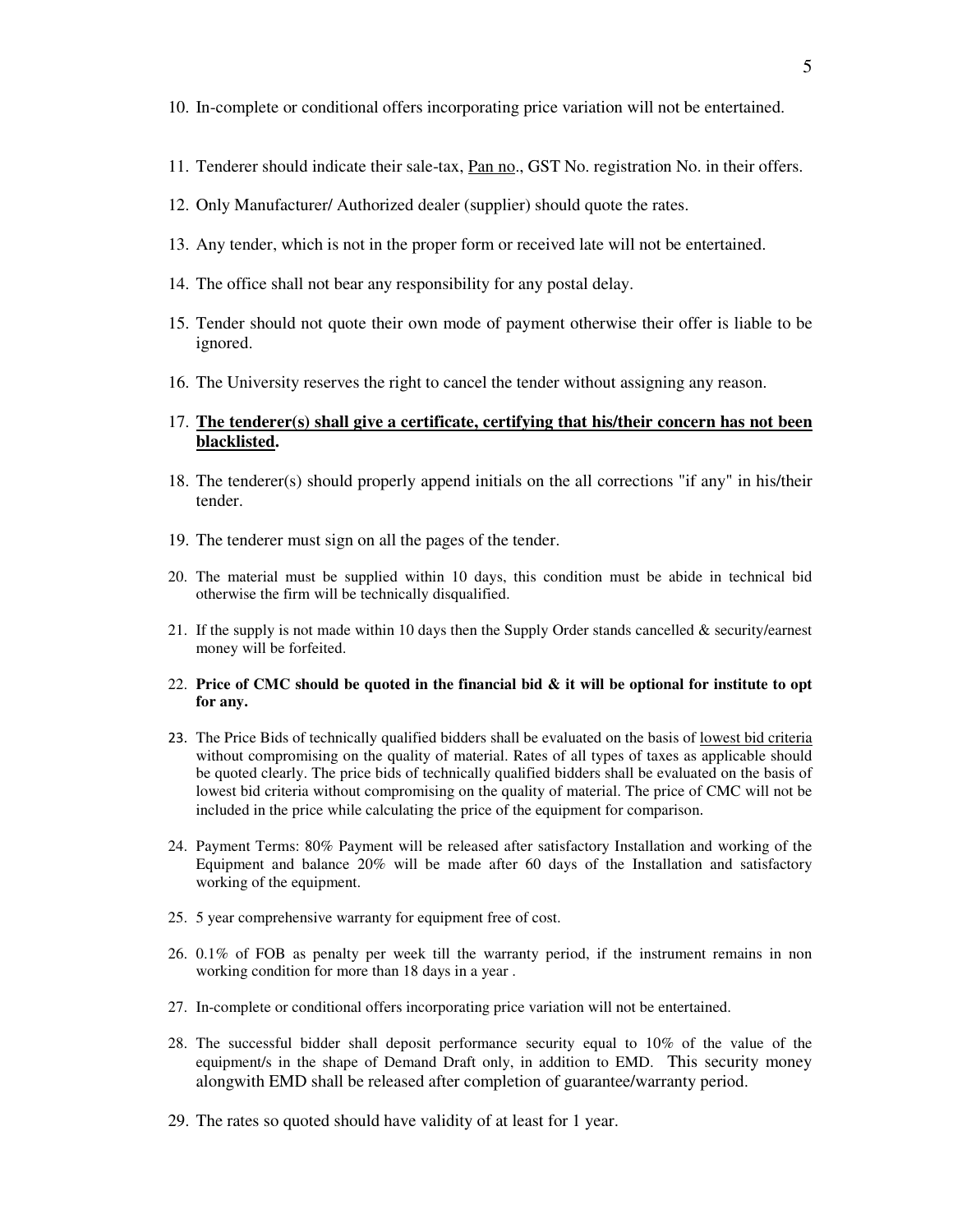- 30. If the Successful bidder refuses or does not respond to the order with in stipulated period, the EMD shall be forfeited and order may stand cancelled.
- 31. If the firm refused to execute the order fully or partially, the security amount shall be forfeited and supply order may stand cancelled.
- 32. Payment by RTGS/NEFT/Cheque after verification/inspection of the material.
- 33. The **Earnest Money** of unsuccessful bidders will be returned after the final approval of tenders by the competent authority *without any type of interest or other charges}*
- 34. All the disputes arising out of agreement/contract regarding this tender shall subject to Faridkot jurisdiction only. It is specifically agreed that no court outside and other than Faridkot shall have jurisdiction in the matter.

Signature of Tenderer Accepts all the terms & conditions of the tender

DATE: PLACE :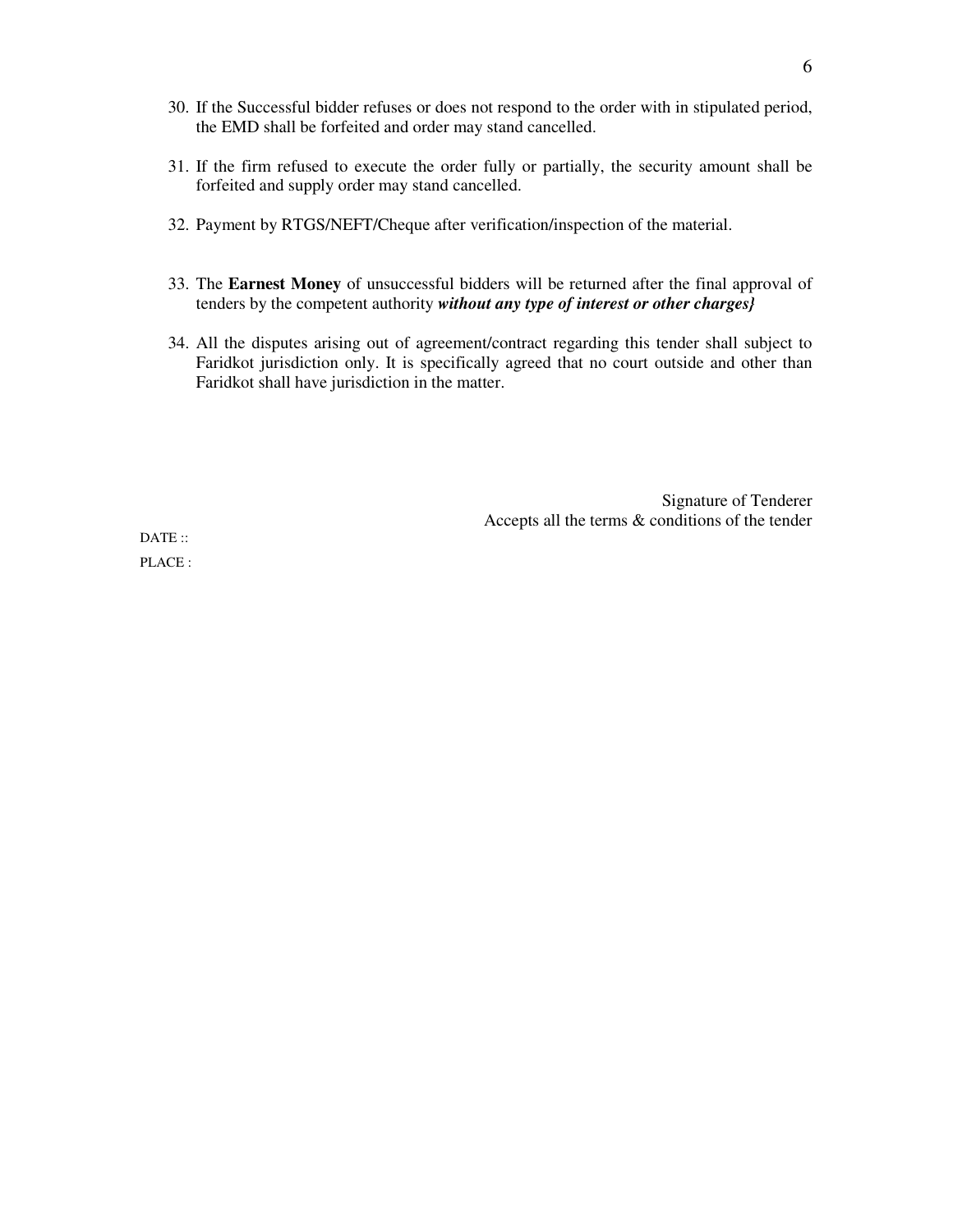## **CHECKLIST OF ENCLOSURE**

| 1.               | Tender Fee: Rs.1000/-                                                      |  |
|------------------|----------------------------------------------------------------------------|--|
| 2.               | Earnest Money: Rs.10000/- in the shape of Demand Draft.                    |  |
| 3.               | Certificate certifying that firm has not been blacklisted (Annexure I).    |  |
| $\overline{4}$ . | Technical bid (Annexure-II)                                                |  |
| 5.               | Authorized Supplier/Agency, the Authorization Certificate as per the       |  |
|                  | Format given at Annexure-'III'.                                            |  |
| 6.               | Authorized Supplier/Agency, an undertaking/certificate issued by their     |  |
|                  | Principle Manufacturer/Supplier that in case dealership/distributorship is |  |
|                  | withdrawn after supply then the Principle Manufacturer/Supplier will be    |  |
|                  | responsible for Guarantee/Warranty/AMC/CMC (Annexure - 'IV').              |  |
| 7.               | Other requisite certificate                                                |  |
| 8.               | Financial bid (Annexure-V)                                                 |  |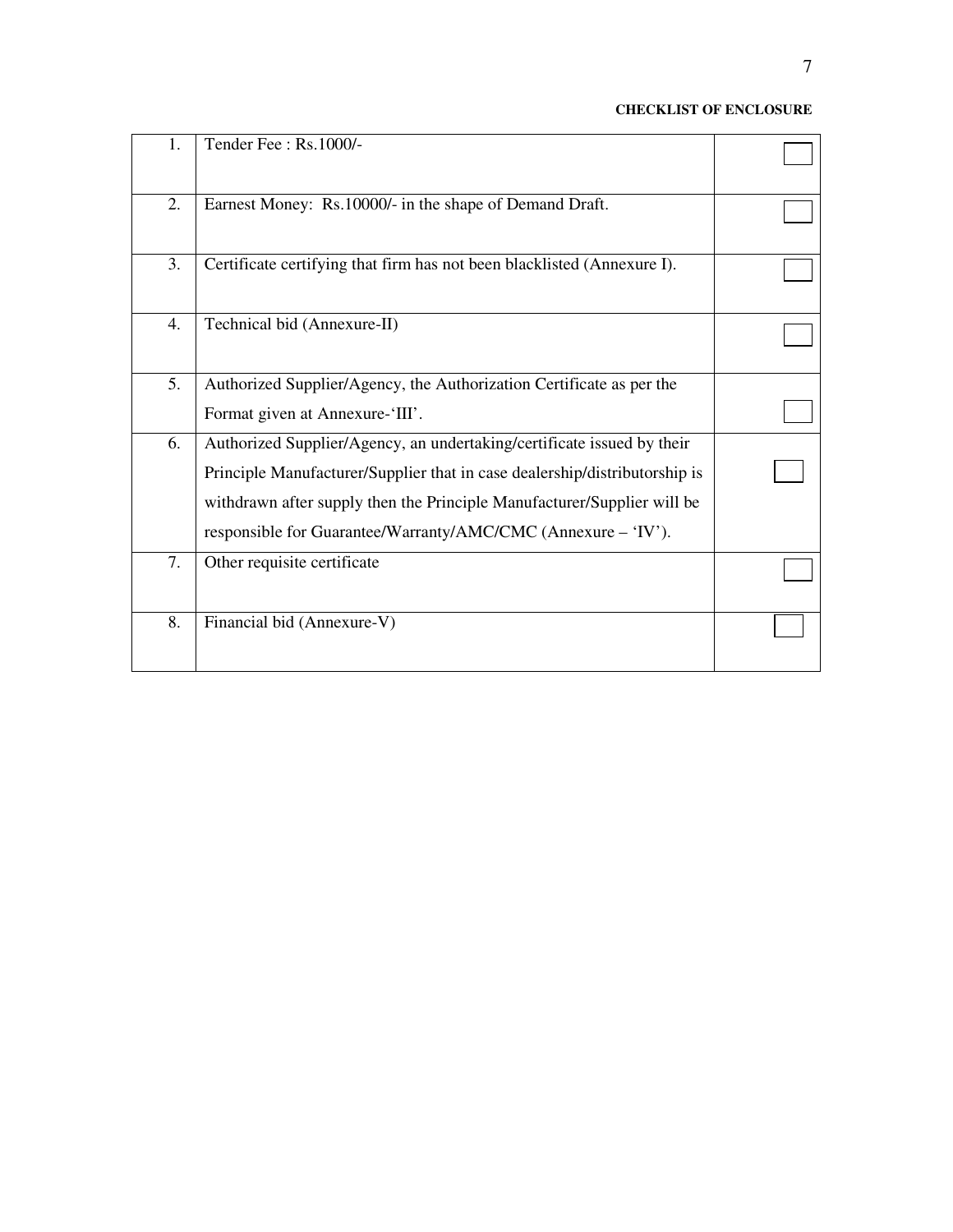## **Annexure-I**

## **AFFIDAVIT**

|                | $\,$ , s/d/w of |               |
|----------------|-----------------|---------------|
| resident of    | District        | proprietor of |
| the firm $M/s$ |                 |               |

do hereby declare and solemnly affirm as under:-

- That I have not been debarred or black listed by any department of Union/ State Government or any autonomous institute.
- That the terms & conditions for supplying the quoted **Tender for supply and Installation of Equipments for COVID-19 testing labs (COVID-LAB) at various Institutes/places situated in Punjab on behalf of Govt. of Punjab** for are acceptable to me. I will abide by terms in letter and spirit.
- Date of Existence of the firm \_\_\_\_\_\_\_\_\_\_\_\_\_\_\_\_\_\_\_\_\_\_ (Attached Certificate)
- Annual Turn Over Rs.

(Signature of the Tenderer)

\_\_\_\_\_\_\_\_\_\_\_\_\_\_\_\_\_\_\_\_\_\_

\_\_\_\_\_\_\_\_\_\_\_\_\_\_\_\_\_\_\_\_\_\_

\_\_\_\_\_\_\_\_\_\_\_\_\_\_\_\_\_\_\_\_\_\_

Full Name: \_\_\_\_\_\_\_\_\_\_\_\_\_\_\_\_\_\_\_

Address: \_\_\_\_\_\_\_\_\_\_\_\_\_\_\_\_\_\_\_\_\_

Place : \_\_\_\_\_\_\_\_\_\_

| Date: |
|-------|
|-------|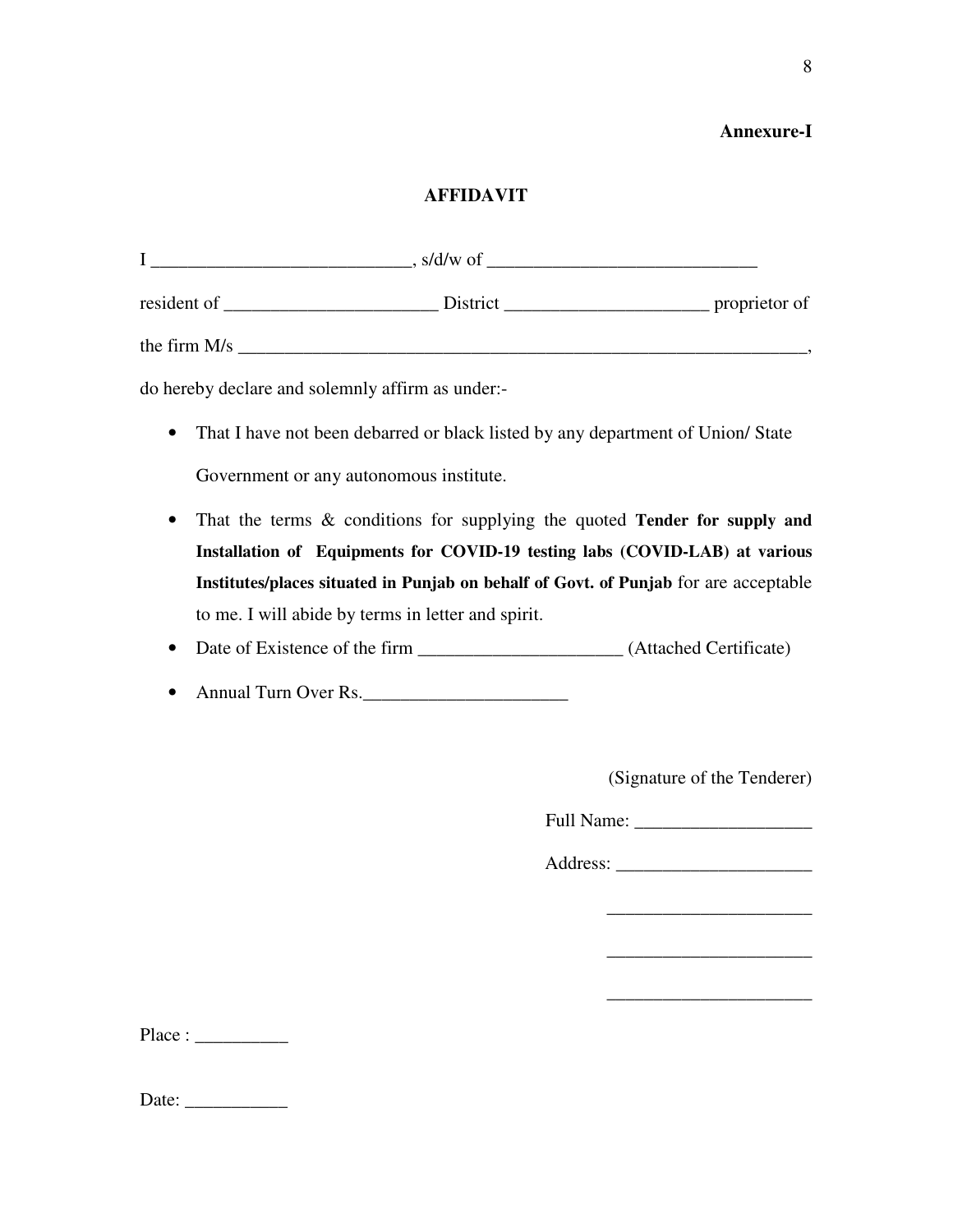# **Annexure-II**

## **TECHNICAL BID**

|                | Name of the applicant (tenderer/                          |
|----------------|-----------------------------------------------------------|
| $\mathbf{1}$   | bidder).                                                  |
| $\overline{2}$ | Constitutional<br>status<br>of<br>the                     |
|                | tenderer/bidder.                                          |
|                | i.e. Proprietor/ Partnership firm/                        |
|                | Pvt. Limited Company/ Public                              |
|                | Limited Company/ Co-op Society                            |
|                | etc.                                                      |
| 3              | Address of the tenderer/bidder                            |
|                |                                                           |
|                |                                                           |
| $\overline{4}$ | Name of the Dealing Person :-                             |
| 6              | Position of the dealing person in                         |
|                | tenderer<br>firm/ company/<br>the                         |
|                | society :-                                                |
| 7              | E mail id:-                                               |
|                |                                                           |
| 8              | Fax No:-                                                  |
| 9              | Mobile No:-                                               |
| 10             | Details of the Earnest Money Deposit (EMD):-              |
| (A)            | In case EMD is deposited in the shape of a demand draft:- |
|                | Demand Draft No.                                          |
|                | Date of demand draft                                      |
|                | Amount of the demand draft                                |
|                | Bank with branch name                                     |
|                |                                                           |
| 10             | <b>PAN Number</b>                                         |
| 11             | GST No.                                                   |
| 12             | In case the bidder is Authorized                          |
|                | the<br>Supplier/Agency,                                   |
|                | Authorization Certificate as per                          |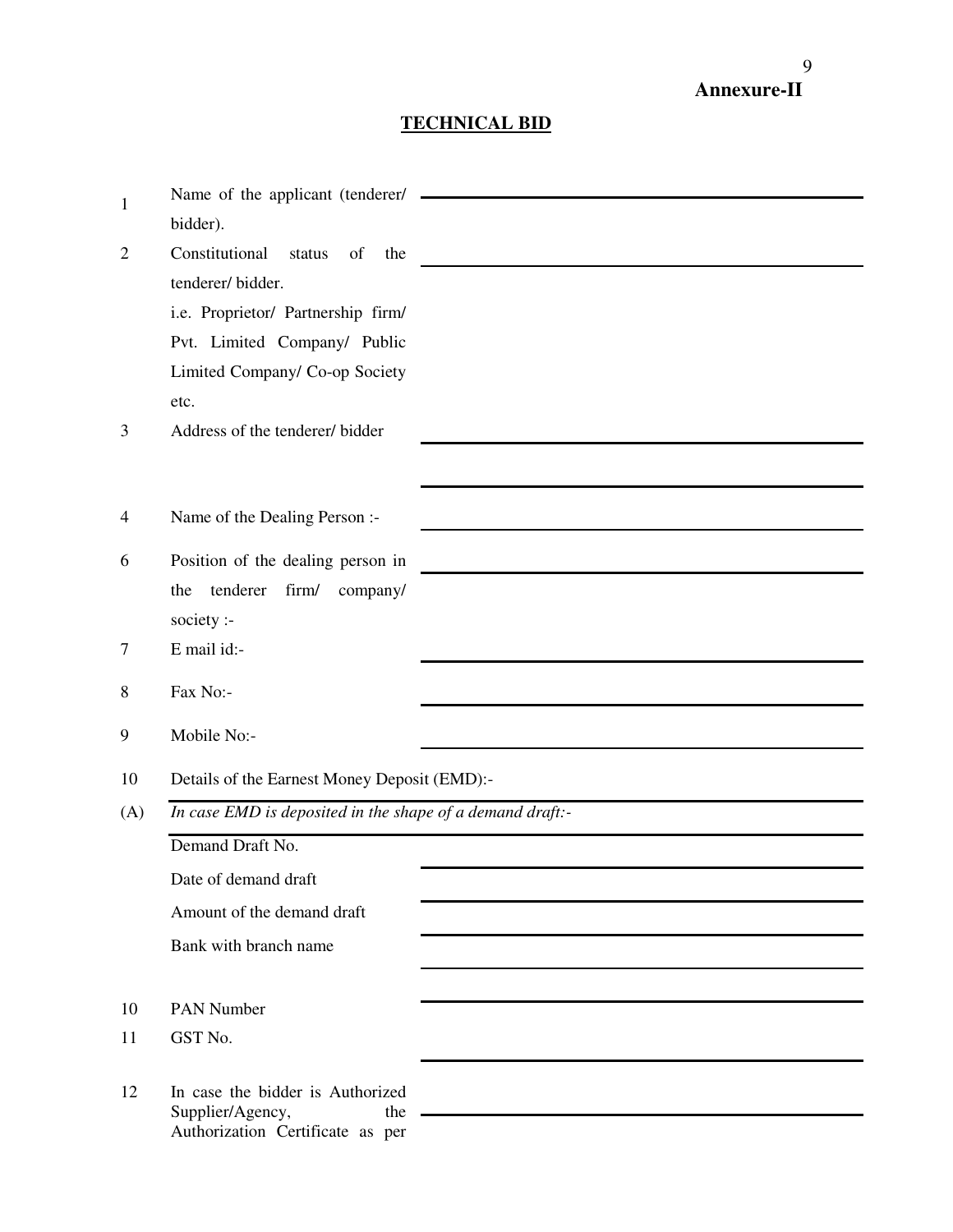the Format given at **Annexure - 'III'.**

- 13 In case the Tenderer is Authorized Supplier/Agency, an undertaking/certificate issued by<br>their Principle Principle Manufacturer/Supplier that in case dealership/distributorship is withdrawn after supply then the Principle Manufacturer/Supplier<br>will be responsible for will be responsible for Guarantee/Warranty/AMC/CMC **(Annexure – 'IV')**.
- 14 Certificate regarding standard in quality **as per specifications** .
- 15 Mentioned Guarantee / Warranty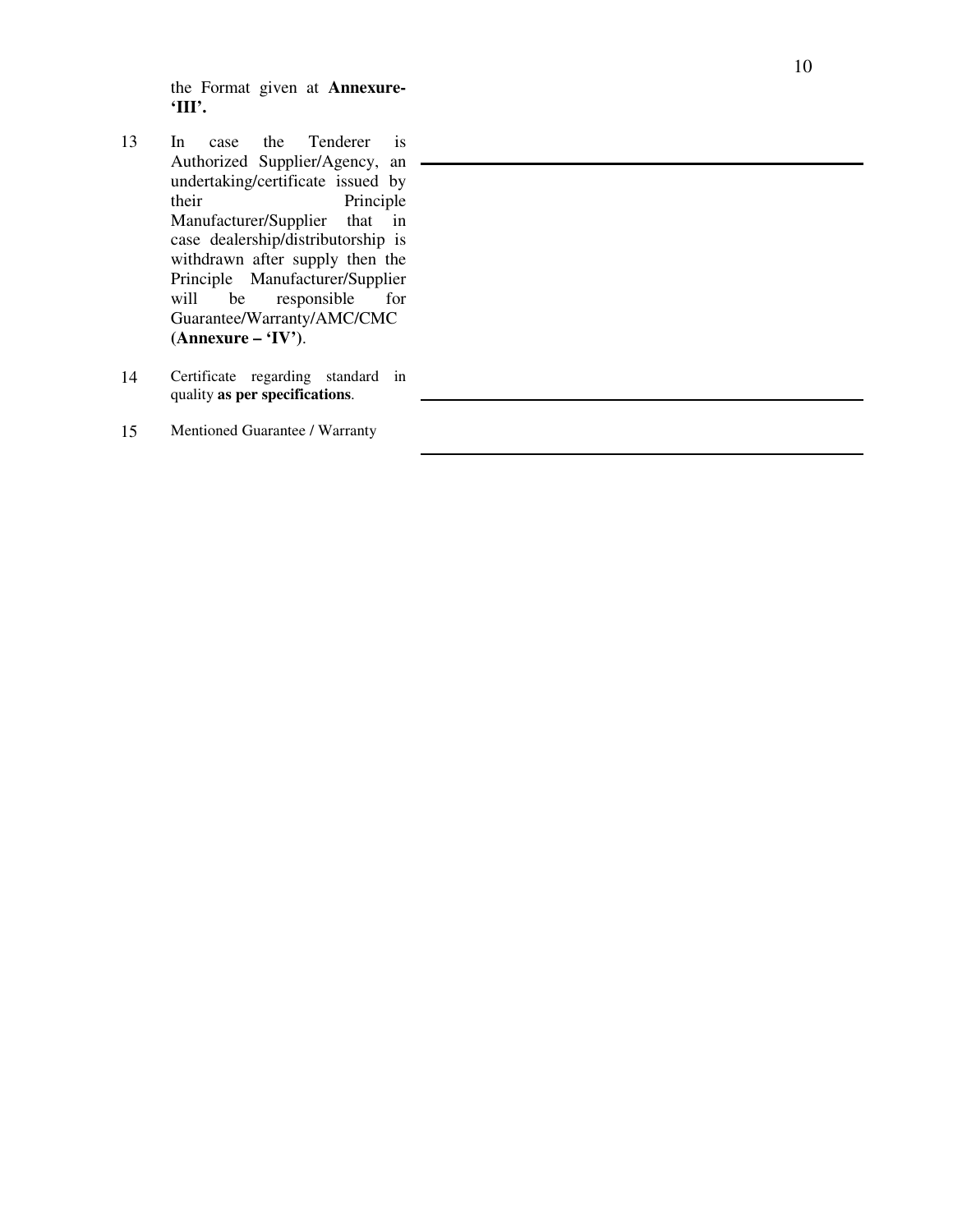### **Annexure- III**

### **MANUFACTURER'S/PRINCIPAL AUTHORIZATION FORM**

TO

The Registrar

|      | Baba Farid University of Health Sciences,<br><b>Faridkot</b> -151203 |                                                                                        |  |
|------|----------------------------------------------------------------------|----------------------------------------------------------------------------------------|--|
|      |                                                                      | Dated:                                                                                 |  |
| Sub: |                                                                      |                                                                                        |  |
|      |                                                                      |                                                                                        |  |
|      |                                                                      |                                                                                        |  |
|      |                                                                      |                                                                                        |  |
|      |                                                                      | address) to bid, negotiate and conclude the Tender formalities with you against Tender |  |
|      |                                                                      |                                                                                        |  |

No company or firm or individual other than M/s……………………….. are authorized to bid, negotiate and conclude the tender formalities in regard to this business against this specific tender.

 We, hereby extend our full guarantee and warranty as per the conditions of tender for the goods offered for supply against this tender by the above firm.

Yours faithfully,

(Name)

For and on behalf of M/s\_ (name of manufacturer/Principal)

**Note: This letter should be signed by a person competent and having authority to sign on behalf of manufacturer, and should be on manufacturer Letter Head and same will be uploaded with Technical Bid.**

11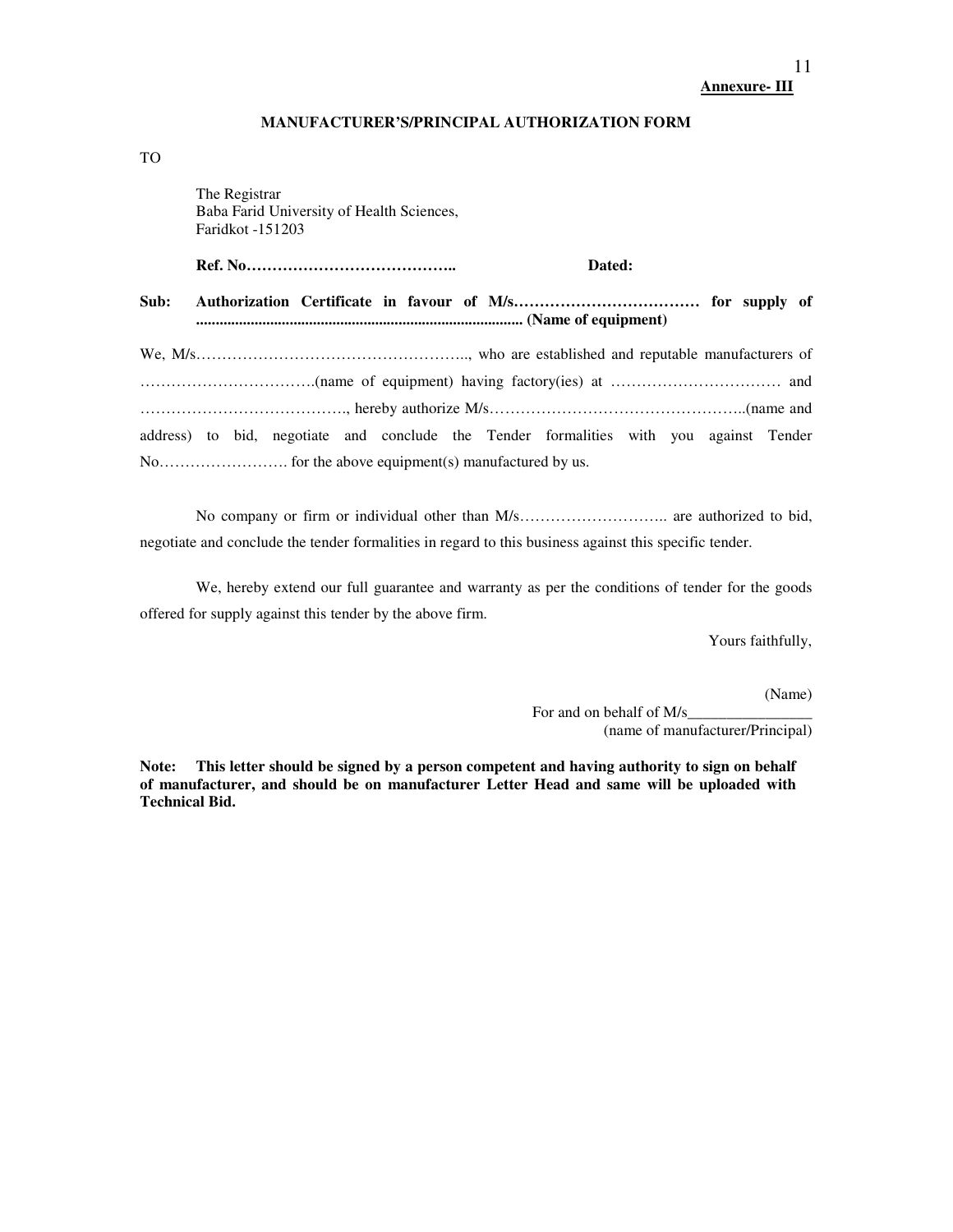# **Annexure - IV**

#### **UNDERTAKING BY MANUFACTURER/PRINCIPAL SUPPLIER**

## TO

 The Registrar Baba Farid University of Health Sciences, Faridkot -151203

## **Ref. No………………………………….. Dated:**

## **Sub: Undertaking for after sales service**

We, M/s…………………………………………….., who are established and reputable manufacturers of …………………………….(name of equipment) have authorized M/s…………………………………………..(name and address) to bid, negotiate and conclude the Tender formalities with you against Tender No……………………. for the above equipment(s).

Further, we undertake that in case dealership/distributorship is withdrawn after supply of equipment then we shall be responsible for after sales service till the date of guarantee/warranty of the equipment and afterwards for a period of 10 years.

Yours faithfully,

(Name)

For and on behalf of M/s (Name of manufacturer/Principal)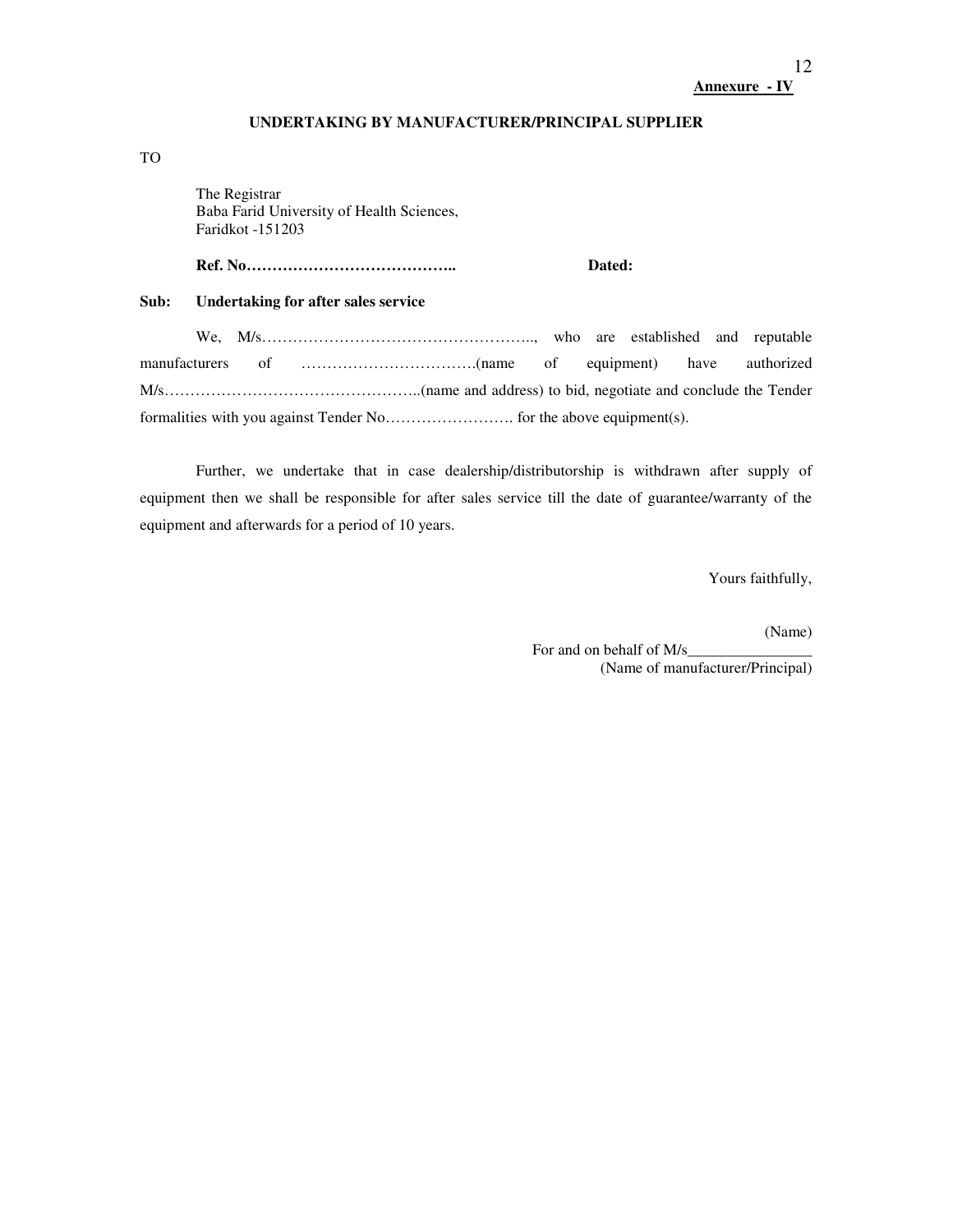## **Annexure-V**

# **FINANCIAL BID**

\_\_\_\_\_\_\_\_\_\_\_\_\_\_\_\_\_\_\_\_\_\_\_\_\_\_\_\_\_\_\_\_\_\_\_\_\_\_\_\_\_\_\_\_\_\_\_\_\_\_\_\_\_\_\_\_\_\_\_\_\_\_\_\_\_\_\_\_\_\_\_\_

Name and Address of the applicant with Telephone / Fax No.

Permanent Address/ Head Office \_\_\_\_\_\_\_\_\_\_\_\_\_\_\_\_\_\_\_\_\_\_\_\_\_\_\_\_\_\_\_\_\_\_\_\_\_\_\_\_\_\_\_\_\_

We hereby quote for purchase and supply of **Tender for supply and Installation of Equipments for COVID-19 testing labs (COVID-LAB) at various Institutes/places situated in Punjab on behalf of Govt. of Punjab** as under:

\_\_\_\_\_\_\_\_\_\_\_\_\_\_\_\_\_\_\_\_\_\_\_\_\_\_\_\_\_\_\_\_\_\_\_\_\_\_\_\_\_\_\_\_\_\_\_\_\_\_\_\_\_\_\_\_\_\_\_\_\_\_\_\_\_\_\_\_\_

| S. no. | Description                       | Make | Price per Unit              | Total amount |
|--------|-----------------------------------|------|-----------------------------|--------------|
|        |                                   |      | In $(Rs.)$                  | In Rs.       |
|        |                                   |      | (Incl. all taxes & freight) |              |
|        |                                   |      | $etc.$ )                    |              |
| 1.     | Vertical Autoclaves High Pressure |      |                             |              |
|        | steam sterilizer                  |      |                             |              |
|        |                                   |      |                             |              |
| 2.     | Price of CMC after expiry of      |      |                             |              |
|        | guarantee/warranty period         |      |                             |              |
| 3.     | UV sterilizer unit for room       |      |                             |              |
|        | sterilization                     |      |                             |              |
| 4.     | Price of CMC after expiry of      |      |                             |              |
|        | guarantee/warranty period         |      |                             |              |

Signature

(Name & Address)

 $\frac{1}{\sqrt{2}}$  ,  $\frac{1}{\sqrt{2}}$  ,  $\frac{1}{\sqrt{2}}$  ,  $\frac{1}{\sqrt{2}}$  ,  $\frac{1}{\sqrt{2}}$  ,  $\frac{1}{\sqrt{2}}$  ,  $\frac{1}{\sqrt{2}}$  ,  $\frac{1}{\sqrt{2}}$  ,  $\frac{1}{\sqrt{2}}$  ,  $\frac{1}{\sqrt{2}}$  ,  $\frac{1}{\sqrt{2}}$  ,  $\frac{1}{\sqrt{2}}$  ,  $\frac{1}{\sqrt{2}}$  ,  $\frac{1}{\sqrt{2}}$  ,  $\frac{1}{\sqrt{2}}$